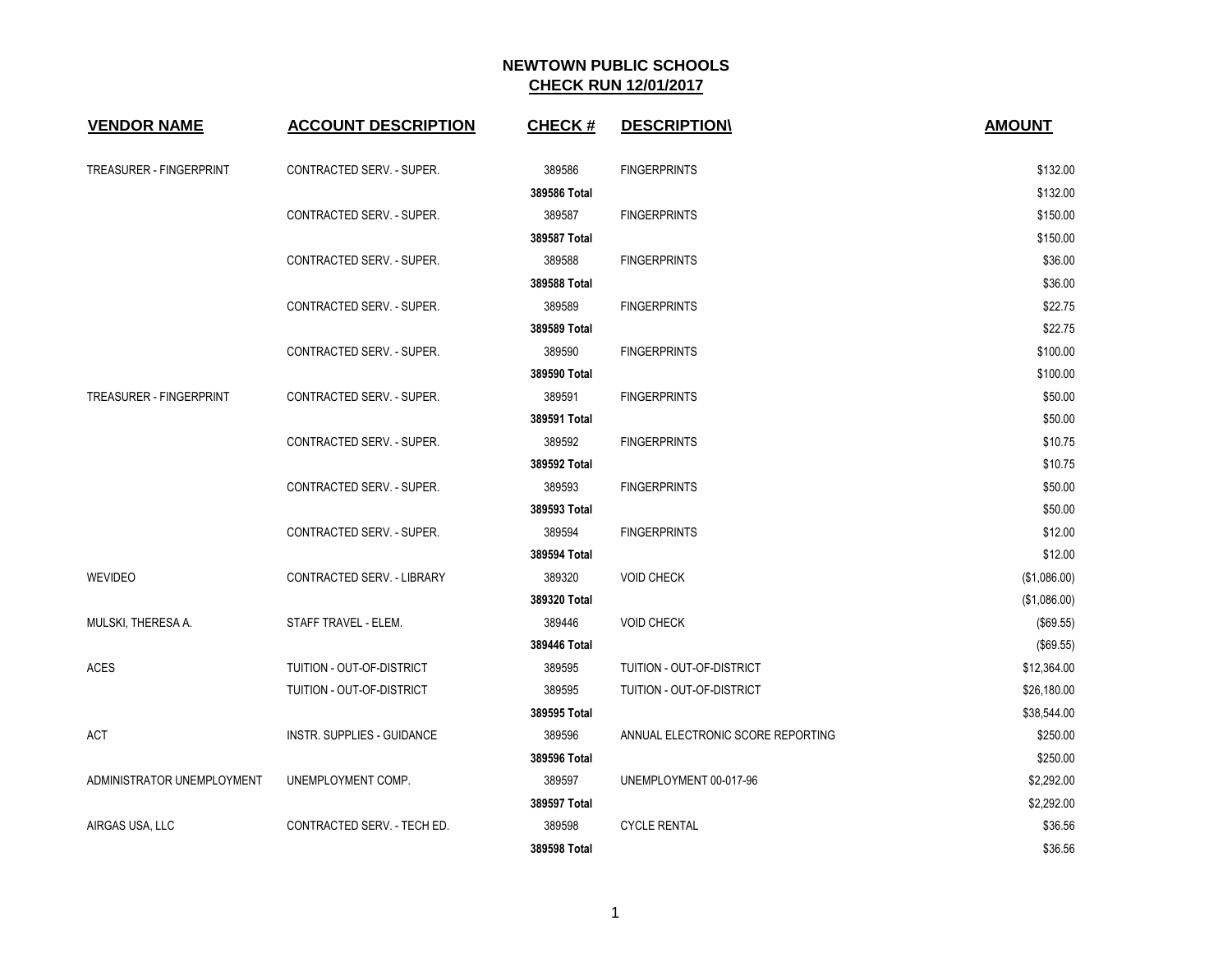| <b>VENDOR NAME</b>        | <b>ACCOUNT DESCRIPTION</b>         | <b>CHECK#</b> | <b>DESCRIPTION</b>                                                        | <b>AMOUNT</b> |
|---------------------------|------------------------------------|---------------|---------------------------------------------------------------------------|---------------|
|                           |                                    |               |                                                                           |               |
| ALARMS BY PRECISION       | EMERGENCY REPAIRS - HOM.           | 389599        | LOCK / ALARM EMERG REPAIRS - HOM                                          | \$225.00      |
|                           | <b>EMERGENCY REPAIRS - RIS.</b>    | 389599        | LOCK / ALARM EMERG REPAIRS - RIS                                          | \$225.00      |
|                           | <b>EMERGENCY REPAIRS - H.S.</b>    | 389599        | LOCK / ALARM EMERG REPAIRS - NHS                                          | \$75.00       |
|                           | <b>EMERGENCY REPAIRS - H.S.</b>    | 389599        | LOCK / ALARM EMERG REPAIRS - NHS                                          | \$375.00      |
|                           |                                    | 389599 Total  |                                                                           | \$900.00      |
| ALBANO, DONNA             | OTHER SUPPLIES - STAFF DEVELOP.    | 389600        | <b>RESOURCE BOOK</b>                                                      | \$33.95       |
|                           |                                    | 389600 Total  |                                                                           | \$33.95       |
| ALL ABOUT YOU HOME CARE S | PROF. SERV. - HEALTH H.S.          | 389601        | PROF. SERV. - HEALTH H.S.                                                 | \$330.00      |
|                           |                                    | 389601 Total  |                                                                           | \$330.00      |
| ALL-STAR TRANSPORTATION L | TRANS. - LOCAL SPECIAL ED          | 389602        | SPEC ED ESY PROGRAM AUG 2017                                              | \$4,400.00    |
|                           | TRANS. - LOCAL SPECIAL ED          | 389602        | SPEC ED ESY MONITORS AUG 2017                                             | \$1,216.00    |
|                           |                                    | 389602 Total  |                                                                           | \$5,616.00    |
| AMAZON (10)               | SUPPLIES - LIBRARY                 | 389603        | <b>RETURNED BOOK</b>                                                      | (\$11.80)     |
|                           | <b>SUPPLIES - LIBRARY</b>          | 389603        | Assorted books and DVDs see attached.                                     | \$17.39       |
|                           | <b>SUPPLIES - LIBRARY</b>          | 389603        | Assorted books and DVDs see attached.                                     | \$12.59       |
|                           | <b>SUPPLIES - LIBRARY</b>          | 389603        | Assorted books and DVDs see attached.                                     | \$12.91       |
|                           | <b>SUPPLIES - LIBRARY</b>          | 389603        | Assorted books, see attached.                                             | \$17.52       |
|                           | SUPPLIES - LIBRARY                 | 389603        | Third party Shipping and handling                                         | \$6.95        |
|                           |                                    | 389603 Total  |                                                                           | \$55.56       |
| AMAZON (12)               | INSTR. SUPPLIES - CLASSROOM        | 389604        | For classrooms items needed throughout the school year.                   | \$57.99       |
|                           | INSTR. SUPPLIES - CLASSROOM        | 389604        | For classrooms items needed throughout the school year.                   | \$21.73       |
|                           | <b>INSTR. SUPPLIES - CLASSROOM</b> | 389604        | For classrooms items needed throughout the school year.                   | \$7.02        |
|                           | INSTR. SUPPLIES - CLASSROOM        | 389604        | For classrooms items needed throughout the school year.                   | \$14.49       |
|                           | INSTR. SUPPLIES - CLASSROOM        | 389604        | For classrooms items needed throughout the school year.                   | \$23.99       |
|                           | INSTR. SUPPLIES - CLASSROOM        | 389604        | For classrooms items needed throughout the school year.                   | \$23.97       |
|                           | INSTR. SUPPLIES - CLASSROOM        | 389604        | For classrooms items needed throughout the school year.                   | \$8.98        |
|                           | INSTR. SUPPLIES - SCIENCE          | 389604        | Assorted items for science classes, including nitrile gloves, clothespins | \$82.15       |
|                           | INSTR. SUPPLIES - SCIENCE          | 389604        | Assorted items for science classes, including nitrile gloves, clothespins | \$50.00       |
|                           |                                    | 389604 Total  |                                                                           | \$290.32      |
| AMAZON (13)               | INSTR. SUPPLIES - CLASSROOM        | 389605        | Make it Stick - 2nd Grade PLC - No Shipping                               | \$84.68       |
|                           | <b>INSTR. SUPPLIES - CLASSROOM</b> | 389605        | The Compassionate Achiever - no shipping                                  | \$44.52       |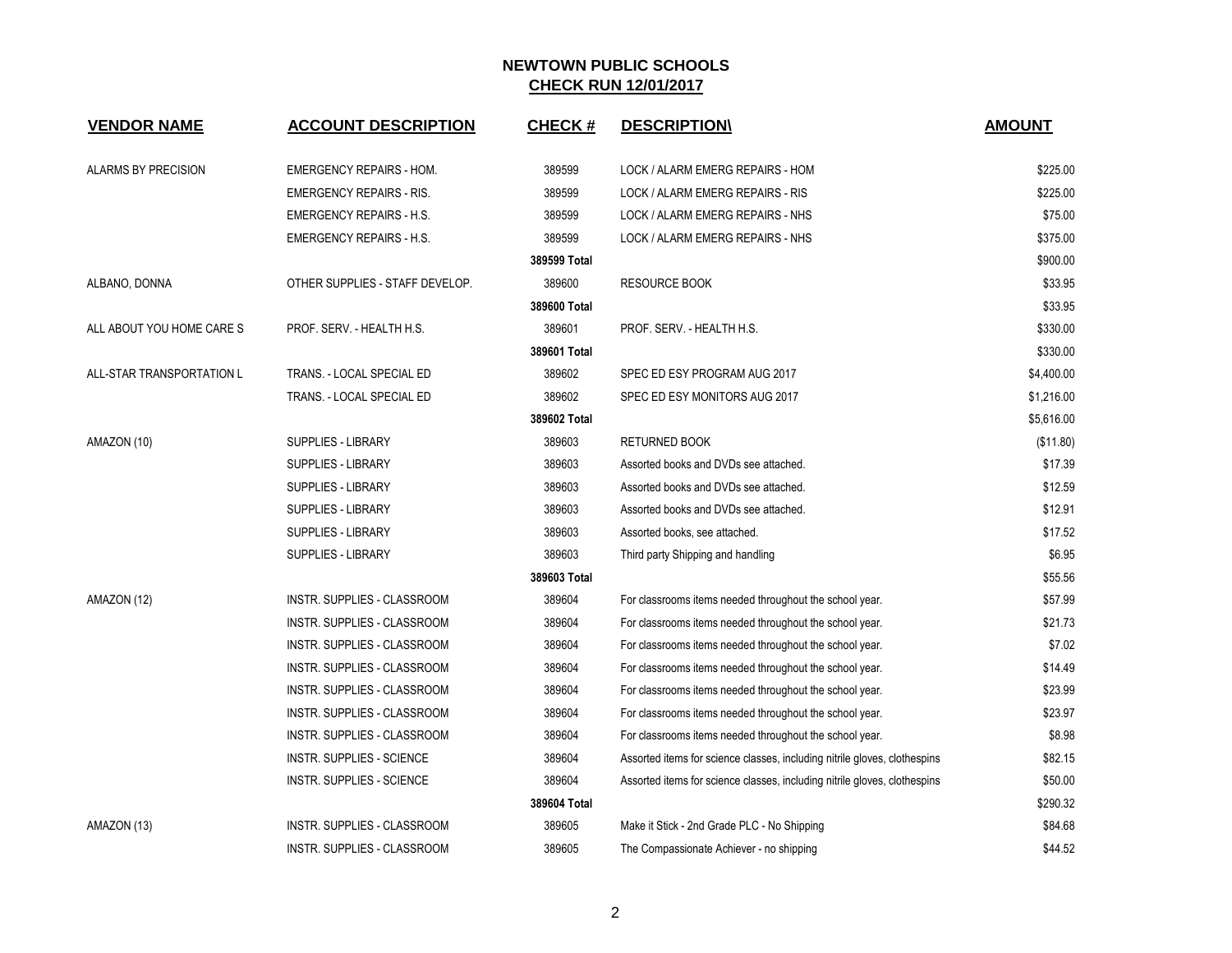| <b>VENDOR NAME</b> | <b>ACCOUNT DESCRIPTION</b>       | <b>CHECK#</b> | <b>DESCRIPTION\</b>                                  | <b>AMOUNT</b> |
|--------------------|----------------------------------|---------------|------------------------------------------------------|---------------|
| AMAZON (13)        | INSTR. SUPPLIES - CLASSROOM      | 389605        | Life is Good - SPED - no shipping                    | \$86.16       |
|                    | INSTR. SUPPLIES - CLASSROOM      | 389605        | Bringing Words to Life - 4th Grade PLC - No Shipping | \$114.00      |
|                    |                                  | 389605 Total  |                                                      | \$329.36      |
| AMAZON (14)        | INSTR. SUPPLIES - COMPUTER ED.   | 389606        | HDMI Adapter Lightening Male to Female               | \$19.99       |
|                    | <b>INSTR. SUPPLIES - SCIENCE</b> | 389606        | MESHA 12 inches assorted balloons Free Ship          | \$39.96       |
|                    |                                  | 389606 Total  |                                                      | \$59.95       |
| AMAZON (17)        | OTHER SUPPLIES - STAFF DEVELOP.  | 389607        | CM ADJ                                               | (\$0.69)      |
|                    | OTHER SUPPLIES - STAFF DEVELOP.  | 389607        | CM ADJ                                               | (\$0.63)      |
|                    | OTHER SUPPLIES - STAFF DEVELOP.  | 389607        | CM ADJ                                               | (\$0.44)      |
|                    | OTHER SUPPLIES - STAFF DEVELOP.  | 389607        | CM ADJ                                               | (\$2.16)      |
|                    | OTHER SUPPLIES - STAFF DEVELOP.  | 389607        | CM ADJ                                               | $(\$0.44)$    |
|                    | OTHER SUPPLIES - STAFF DEVELOP.  | 389607        | CM ADJ                                               | (\$2.20)      |
|                    | OTHER SUPPLIES - STAFF DEVELOP.  | 389607        | CM ADJ                                               | (\$10.92)     |
|                    | OTHER SUPPLIES - STAFF DEVELOP.  | 389607        | CM ADJ                                               | (\$0.44)      |
|                    | OTHER SUPPLIES - STAFF DEVELOP.  | 389607        | CM ADJ                                               | (\$1.08)      |
|                    | OTHER SUPPLIES - STAFF DEVELOP.  | 389607        | CM ADJ                                               | (\$3.24)      |
|                    | OTHER SUPPLIES - STAFF DEVELOP.  | 389607        | CM ADJ                                               | (\$16.67)     |
|                    | OTHER SUPPLIES - STAFF DEVELOP.  | 389607        | CM ADJ                                               | (\$4.65)      |
|                    | OTHER SUPPLIES - STAFF DEVELOP.  | 389607        | CM ADJ                                               | (\$7.14)      |
|                    | OTHER SUPPLIES - STAFF DEVELOP.  | 389607        | CM ADJ                                               | (\$17.01)     |
|                    | OTHER SUPPLIES - STAFF DEVELOP.  | 389607        | CM ADJ                                               | $(\$0.44)$    |
|                    | OTHER SUPPLIES - STAFF DEVELOP.  | 389607        | CM ADJ                                               | (\$0.22)      |
|                    | OTHER SUPPLIES - STAFF DEVELOP.  | 389607        | CM ADJ                                               | (\$12.28)     |
|                    | OTHER SUPPLIES - STAFF DEVELOP.  | 389607        | CM ADJ                                               | (\$15.48)     |
|                    | OTHER SUPPLIES - STAFF DEVELOP.  | 389607        | CM ADJ                                               | (\$4.88)      |
|                    | OTHER SUPPLIES - STAFF DEVELOP.  | 389607        | CM ADJ                                               | (\$5.32)      |
|                    | OTHER SUPPLIES - STAFF DEVELOP.  | 389607        | CM ADJ                                               | (\$15.48)     |
|                    | OTHER SUPPLIES - STAFF DEVELOP.  | 389607        | CM ADJ                                               | (\$8.70)      |
|                    | OTHER SUPPLIES - STAFF DEVELOP.  | 389607        | CM ADJ                                               | (\$1.96)      |
|                    | OTHER SUPPLIES - STAFF DEVELOP.  | 389607        | CM ADJ                                               | (\$2.52)      |
|                    | OTHER SUPPLIES - STAFF DEVELOP.  | 389607        | CM ADJ                                               | (\$10.08)     |
|                    | OTHER SUPPLIES - STAFF DEVELOP.  | 389607        | CM ADJ                                               | (\$2.93)      |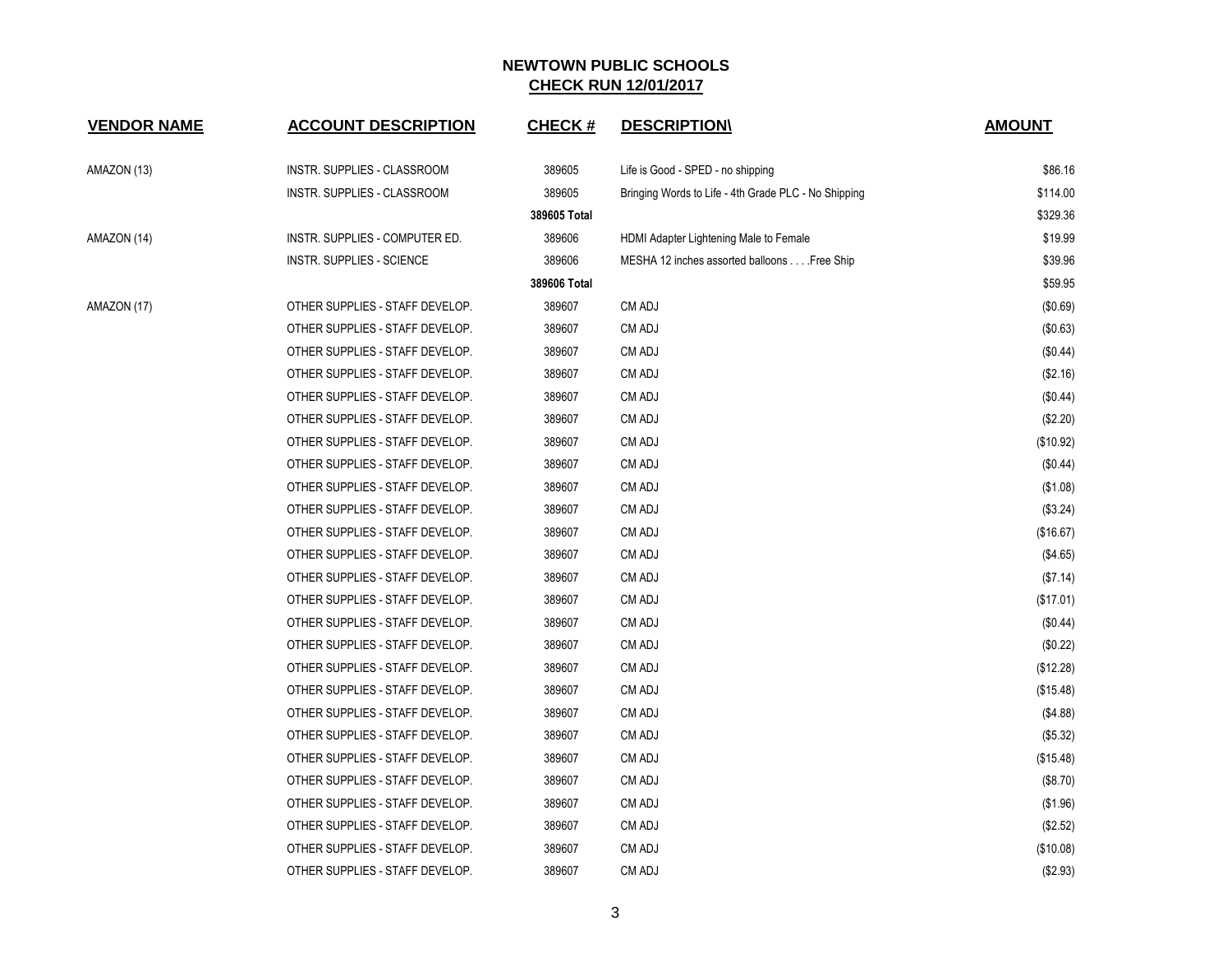| <b>VENDOR NAME</b> | <b>ACCOUNT DESCRIPTION</b>       | <b>CHECK#</b> | <b>DESCRIPTION\</b>                         | <b>AMOUNT</b> |
|--------------------|----------------------------------|---------------|---------------------------------------------|---------------|
| AMAZON (17)        | OTHER SUPPLIES - STAFF DEVELOP.  | 389607        | CM ADJ                                      | (\$0.44)      |
|                    | OTHER SUPPLIES - STAFF DEVELOP.  | 389607        | CM ADJ                                      | (\$9.12)      |
|                    | OTHER SUPPLIES - STAFF DEVELOP.  | 389607        | CM ADJ                                      | (\$2.28)      |
|                    | OTHER SUPPLIES - STAFF DEVELOP.  | 389607        | CM ADJ                                      | (\$0.44)      |
|                    | OTHER SUPPLIES - STAFF DEVELOP.  | 389607        | CM ADJ                                      | (\$13.67)     |
|                    | OTHER SUPPLIES - STAFF DEVELOP.  | 389607        | CM ADJ                                      | (\$3.04)      |
|                    | OTHER SUPPLIES - STAFF DEVELOP.  | 389607        | CM ADJ                                      | (\$3.57)      |
|                    | OTHER SUPPLIES - STAFF DEVELOP.  | 389607        | CM ADJ                                      | (\$5.96)      |
|                    | OTHER SUPPLIES - STAFF DEVELOP.  | 389607        | CM ADJ                                      | (\$22.66)     |
|                    | OTHER SUPPLIES - STAFF DEVELOP.  | 389607        | CM ADJ                                      | (\$11.99)     |
|                    | OTHER SUPPLIES - STAFF DEVELOP.  | 389607        | CM ADJ                                      | (\$0.88)      |
|                    | OTHER SUPPLIES - STAFF DEVELOP.  | 389607        | CM ADJ                                      | (\$2.56)      |
|                    | OTHER SUPPLIES - STAFF DEVELOP.  | 389607        | CM ADJ                                      | (\$0.44)      |
|                    | OTHER SUPPLIES - STAFF DEVELOP.  | 389607        | CM ADJ                                      | (\$15.10)     |
|                    | OTHER SUPPLIES - STAFF DEVELOP.  | 389607        | CM ADJ                                      | (\$3.04)      |
|                    | OTHER SUPPLIES - STAFF DEVELOP.  | 389607        | CM ADJ                                      | (\$3.42)      |
|                    | OTHER SUPPLIES - STAFF DEVELOP.  | 389607        | CM ADJ                                      | (\$5.39)      |
|                    | OTHER SUPPLIES - STAFF DEVELOP.  | 389607        | CM ADJ                                      | (\$9.09)      |
|                    | INSTR. SUPPLIES - SP. ED. PREK-8 | 389607        | SUPPLIES FOR SPEC ED                        | \$31.73       |
|                    | INSTR. SUPPLIES - SP. ED. PREK-8 | 389607        | SUPPLIES FOR SPEC ED                        | \$15.76       |
|                    | OTHER SUPPLIES - STAFF DEVELOP.  | 389607        | NGSS supplies for District Grade 2          | \$166.20      |
|                    | OTHER SUPPLIES - STAFF DEVELOP.  | 389607        | NGSS supplies for District Grade 2          | \$37.15       |
|                    | OTHER SUPPLIES - STAFF DEVELOP.  | 389607        | NGSS supplies for District Grade 2          | \$22.29       |
|                    | OTHER SUPPLIES - STAFF DEVELOP.  | 389607        | NGSS supplies for District Grade 2          | \$7.43        |
|                    | OTHER SUPPLIES - STAFF DEVELOP.  | 389607        | NGSS supplies for District Grade 2          | \$6.99        |
|                    | OTHER SUPPLIES - STAFF DEVELOP.  | 389607        | NGSS Supplies for district Grade 3          | \$280.01      |
|                    | OTHER SUPPLIES - STAFF DEVELOP.  | 389607        | NGSS supplies Grade 3 Books on Gravity      | \$50.96       |
|                    | OTHER SUPPLIES - STAFF DEVELOP.  | 389607        | NGSS supplies Grade 3 Books on Gravity      | \$38.22       |
|                    | OTHER SUPPLIES - STAFF DEVELOP.  | 389607        | NGSS supplies Grade 3 Books on Gravity      | \$119.00      |
|                    | OTHER SUPPLIES - STAFF DEVELOP.  | 389607        | NGSS supplies Grade 3 Books on Gravity      | \$444.92      |
|                    | OFF. SUPPLIES - BUS. SERV.       | 389607        | Vornado MVH Whole Room Vortex Heater, Black | \$74.52       |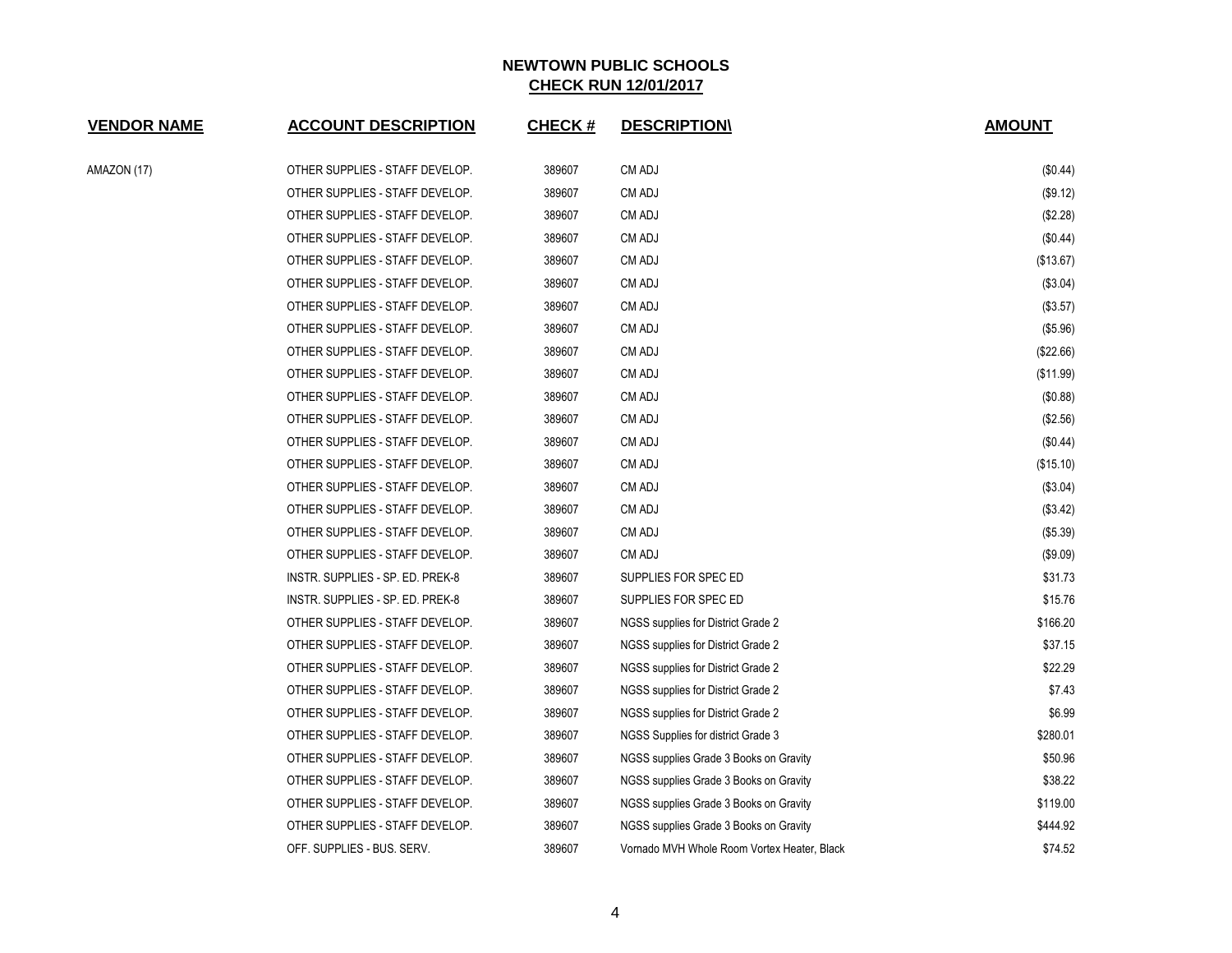| <b>VENDOR NAME</b> | <b>ACCOUNT DESCRIPTION</b>           | <b>CHECK#</b> | <b>DESCRIPTION</b>                                                     | <b>AMOUNT</b> |
|--------------------|--------------------------------------|---------------|------------------------------------------------------------------------|---------------|
|                    |                                      |               |                                                                        |               |
| AMAZON (17)        | OTHER SUPPLIES - STAFF DEVELOP.      | 389607        | NGSS supplies for Grade 3                                              | \$463.07      |
|                    | OTHER SUPPLIES - STAFF DEVELOP.      | 389607        | NGSS supplies for Grade 3                                              | \$45.21       |
|                    |                                      | 389607 Total  |                                                                        | \$1,542.37    |
| AMAZON (9)         | <b>INSTR. SUPPLIES - CLASSROOM</b>   | 389608        | NHS100 UPDATE                                                          | \$68.15       |
|                    | INSTR. SUPPLIES - CLASSROOM          | 389608        | <b>GRAPHICS UPDATE</b>                                                 | \$19.26       |
|                    | INSTR. SUPPLIES - CLASSROOM          | 389608        | <b>GRAPHICS UPDATE</b>                                                 | \$28.69       |
|                    | INSTR. SUPPLIES - CLASSROOM          | 389608        | <b>GRAPHICS UPDATE</b>                                                 | \$62.84       |
|                    | INSTR. SUPPLIES - CLASSROOM          | 389608        | <b>GRAPHICS UPDATE</b>                                                 | \$10.99       |
|                    | INSTR. SUPPLIES - CLASSROOM          | 389608        | NHS TECH CLUB UPDATE                                                   | \$38.77       |
|                    | INSTR. SUPPLIES - CLASSROOM          | 389608        | NHS TECH CLUB UPDATE                                                   | \$267.31      |
|                    | INSTR. SUPPLIES - CLASSROOM          | 389608        | NHS TECH CLUB UPDATE                                                   | \$32.99       |
|                    | INSTR. SUPPLIES - CLASSROOM          | 389608        | STUDENT GVT UPDATE                                                     | \$11.99       |
|                    | <b>INSTR. SUPPLIES - ENGLISH</b>     | 389608        | power cord REPLACES PO 83180 previously created with no unit price     | \$21.69       |
|                    | INSTR. SUPPLIES - C.W.E.             | 389608        | Plant supplies. These supplies are needed for the unit on propagation. | \$53.37       |
|                    | INSTR. SUPPLIES - CLASSROOM          | 389608        | AuraBeam Professional Mitsubishi VLT-XD280LP Projector Replacement     | \$60.13       |
|                    | INSTR. SUPPLIES - C.W.E.             | 389608        | The Complete Houseplant Survival Manual: Essential Know                | \$18.45       |
|                    | INSTR. SUPPLIES - C.W.E.             | 389608        | The Complete Houseplant Survival Manual: Essential Know                | \$2.72        |
|                    | INSTR. SUPPLIES - C.W.E.             | 389608        | The Complete Houseplant Survival Manual: Essential Know                | \$17.99       |
|                    | <b>INSTR. SUPPLIES - MUSIC</b>       | 389608        | DE BLUE 8 PCS CONTACT MICROPHONE                                       | \$41.98       |
|                    | <b>INSTR. SUPPLIES - SCIENCE</b>     | 389608        | LG ULTRA SLIM PORTABLE DVD PLAYER NEW LAPTOPS                          | \$99.96       |
|                    | INSTR. SUPPLIES - LIFE MAN./CULINARY | 389608        | DINNER FORKS- GRATER- PASTRY CUTTER- MASHER POTATOES                   | \$229.76      |
|                    | <b>INSTR. SUPPLIES - ART</b>         | 389608        | Moleskine Cahier Journal (Set of 3), Pocket, Plain, Kraft Brown        | \$28.50       |
|                    | <b>INSTR. SUPPLIES - SCIENCE</b>     | 389608        | LG DVD PLAYERS FOR USE WITH NEW LAPTOPS                                | \$149.94      |
|                    | <b>TEXTBOOKS - SCIENCE</b>           | 389608        | <b>ANATOMY TEXT</b>                                                    | \$99.96       |
|                    |                                      | 389608 Total  |                                                                        | \$1,365.44    |
| AMERICAN RED CROSS | STAFF TRAIN. - HEALTH ADMIN.         | 389609        | CPR/FIRST AID TRAINING 2017/18                                         | \$27.00       |
|                    | STAFF TRAIN. - HEALTH ADMIN.         | 389609        | CPR/FIRST AID TRAINING 2017/18                                         | \$54.00       |
|                    |                                      | 389609 Total  |                                                                        | \$81.00       |
| <b>ANTHEM LIFE</b> | P/R - VOLUNTARY LIFE INS.            | 389610        | LIFE DEC 2017                                                          | \$1,658.05    |
|                    | P/R - VOLUNTARY LTD INS.             | 389610        | LTD DEC 2017                                                           | \$3,631.68    |
|                    |                                      | 389610 Total  |                                                                        | \$5.289.73    |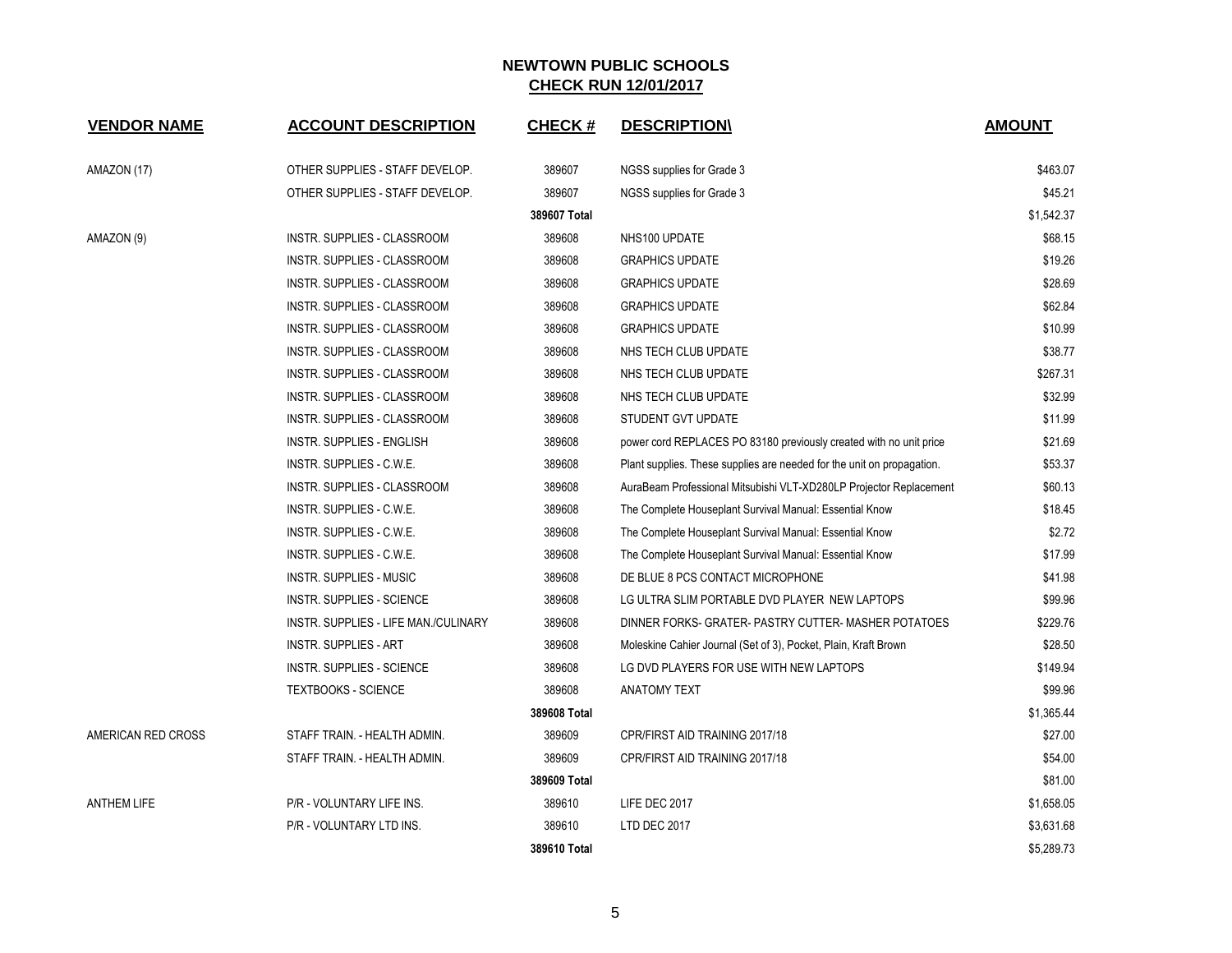| <b>VENDOR NAME</b>                   | <b>ACCOUNT DESCRIPTION</b>          | <b>CHECK#</b> | <b>DESCRIPTION\</b>                                   | <b>AMOUNT</b> |
|--------------------------------------|-------------------------------------|---------------|-------------------------------------------------------|---------------|
| AT THE CROSSROADS INC                | TUITION - OUT-OF-DISTRICT           | 389611        | TUITION - OUT-OF-DISTRICT                             | \$7,200.00    |
|                                      |                                     | 389611 Total  |                                                       | \$7,200.00    |
| AT&T MOBILITY                        | TELEPHONE & CABLE                   | 389612        | MOBIL PHONE 2017/18                                   | \$128.04      |
|                                      |                                     | 389612 Total  |                                                       | \$128.04      |
| AUTO HOME COMMERCIAL                 | <b>EMERGENCY REPAIRS - HOM.</b>     | 389613        | PA SYSTEM / CLOCK REPAIRS - HOM                       | \$380.01      |
|                                      |                                     | 389613 Total  |                                                       | \$380.01      |
| AUTOMATED BUILDING SYSTEM            | B. & G. REPAIRS - RIS.              | 389614        | <b>REPLACE IMMERSION SENSOR - RIS</b>                 | \$393.33      |
|                                      |                                     | 389614 Total  |                                                       | \$393.33      |
| <b>B &amp; G PIPING COMPANY INC.</b> | B. & G. REPAIRS - H.                | 389615        | ROTTED FLOOR DRAIN REPAIR - HAWL                      | \$1,050.95    |
|                                      |                                     | 389615 Total  |                                                       | \$1,050.95    |
| BARNA, GALE                          | CONTRACTED SERV. - MUSIC            | 389616        | Pianist - Fall Rehearsals & 3 Chorus Concerts         | \$400.00      |
|                                      |                                     | 389616 Total  |                                                       | \$400.00      |
| <b>BROCCOLO, TINA</b>                | INSTR. SUPPLIES - GUIDANCE          | 389617        | <b>CAREER DAY EXPENSES</b>                            | \$93.91       |
|                                      |                                     | 389617 Total  |                                                       | \$93.91       |
| BUTCHER'S BEST MARKET LLC            | OFF. SUPPLIES - ADMIN.              | 389618        | Staff Welcome back luncheon 8.25.17                   | \$630.00      |
|                                      |                                     | 389618 Total  |                                                       | \$630.00      |
| <b>CCLM</b>                          | STAFF TRAIN. - SCIENCE              | 389619        | Fall CCLM Registration - December 18, 2017            | \$80.00       |
|                                      |                                     | 389619 Total  |                                                       | \$80.00       |
| CED                                  | <b>B&amp;G SUPPLIES - MAINT.</b>    | 389620        | ELECTRICAL SUPPLIES                                   | \$1,705.00    |
|                                      |                                     | 389620 Total  |                                                       | \$1,705.00    |
| CHAINSAWS UNLIMITED,                 | <b>REPAIRS - CUSTODIAL</b>          | 389621        | SNOW BLOWER REPAIRS - CUST REPAIRS                    | \$104.45      |
|                                      |                                     | 389621 Total  |                                                       | \$104.45      |
| COLES, LEIGH ANNE                    | <b>INSTR. SUPPLIES - CLASSROOM</b>  | 389622        | CAN LEAVE IN MY MAILBOX                               | \$44.67       |
|                                      |                                     | 389622 Total  |                                                       | \$44.67       |
| COLLINS SPORTS MEDICINE              | INSTR. SUPPLIES - SPORTS            | 389623        | Sports Trainer Supplies - see attached supplies sheet | \$24.72       |
|                                      |                                     | 389623 Total  |                                                       | \$24.72       |
| CONN CUSTOM AQUATICS LLC             | <b>B&amp;G SUPPLIES - CUSTODIAL</b> | 389624        | CHLORINE - NHS POOL                                   | \$227.50      |
|                                      |                                     | 389624 Total  |                                                       | \$227.50      |
| CONNEC-TO-TALK                       | PROF. SERV. - PSYCH/MED. EVAL.      | 389625        | ABA SERV 11/13/17-11/17/17                            | \$1,350.00    |
|                                      | PROF. SERV. - PSYCH/MED. EVAL.      | 389625        | BCBA CONSULT 11/15/17-11/17/17                        | \$1,657.50    |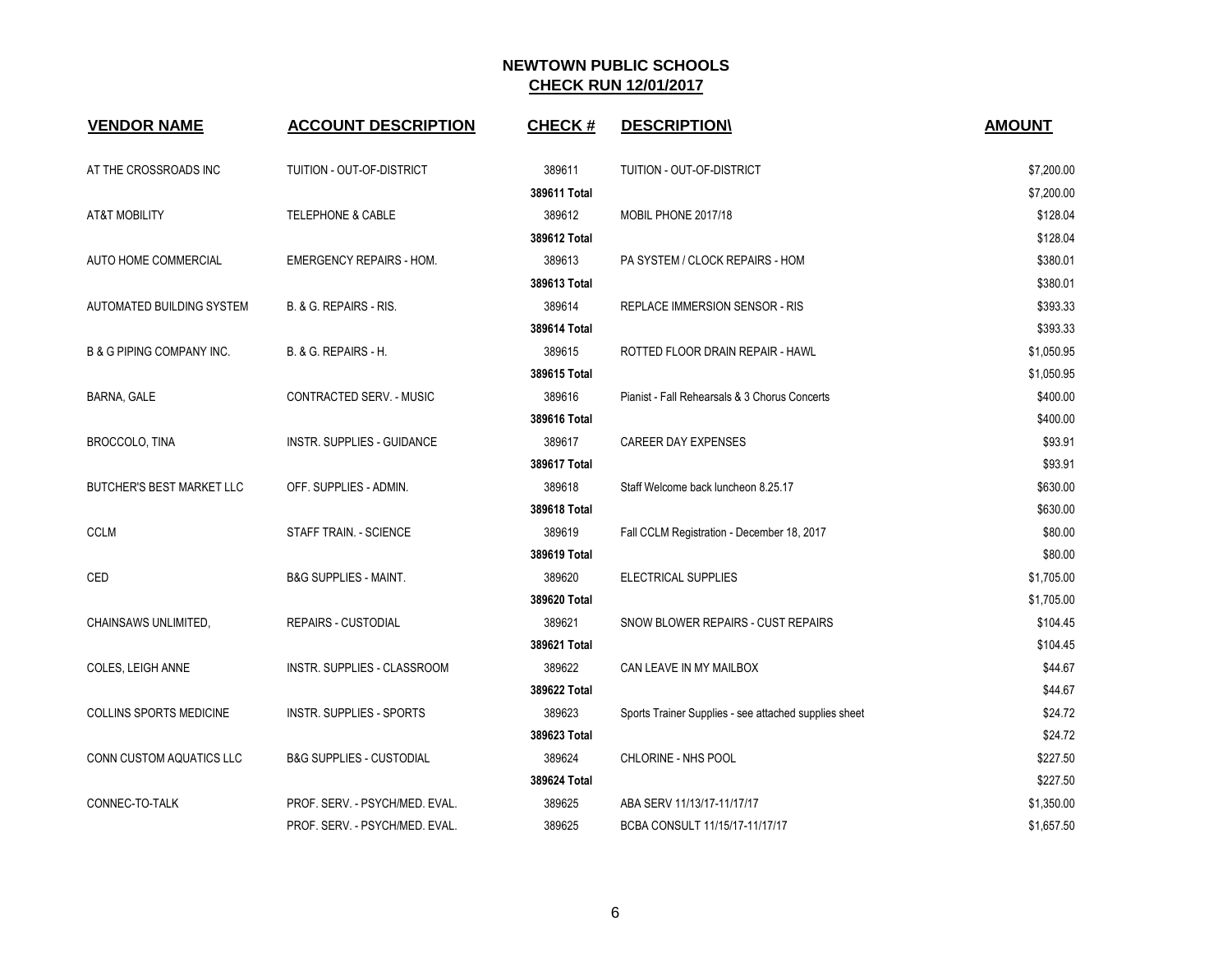| <b>VENDOR NAME</b>                 | <b>ACCOUNT DESCRIPTION</b>     | <b>CHECK#</b> | <b>DESCRIPTION</b>                                                 | <b>AMOUNT</b> |
|------------------------------------|--------------------------------|---------------|--------------------------------------------------------------------|---------------|
| CONNEC-TO-TALK                     | PROF. SERV. - PSYCH/MED. EVAL. | 389625        | ABA SERV 11/20/17 - 11/22/17                                       | \$760.00      |
|                                    | PROF. SERV. - PSYCH/MED. EVAL. | 389625        | BCBA CONSULT 11/20/17 - 11/21/17                                   | \$1,147.50    |
|                                    |                                | 389625 Total  |                                                                    | \$4,915.00    |
| CONNELLY, SUSAN                    | STAFF TRAVEL - GUIDANCE        | 389626        | TRAVEL CBITS TRAINING                                              | \$110.85      |
|                                    |                                | 389626 Total  |                                                                    | \$110.85      |
| <b>CRA</b>                         | STAFF TRAIN. - CLASSROOM       | 389627        | Registration for Annual CRA Conference Nov 8&9                     | \$2,425.00    |
|                                    | STAFF TRAIN. - CLASSROOM       | 389627        | Author Lunch on Nov 9                                              | \$250.00      |
|                                    | STAFF TRAIN. - STAFF DEVELOP.  | 389627        | Registration for 7 plus Luncheon with Author CT READING CONFERENCE | \$200.00      |
|                                    | STAFF TRAIN. - STAFF DEVELOP.  | 389627        | Registration for 7 plus Luncheon with Author CT READING CONFERENCE | \$1,545.00    |
|                                    | STAFF TRAIN. - STAFF DEVELOP.  | 389627        | Registration for 7 plus Luncheon with Author CT READING CONFERENCE | \$270.00      |
|                                    |                                | 389627 Total  |                                                                    | \$4,690.00    |
| <b>CREATIVE MUSIC &amp; ARTS L</b> | <b>REPAIRS - MUSIC</b>         | 389628        | Repairs on Violin Srl #955595 Model 3011 - Invoice #842154         | \$32.00       |
|                                    | <b>INSTR. SUPPLIES - MUSIC</b> | 389628        | ALTO SAXON FEE                                                     | \$224.73      |
|                                    |                                | 389628 Total  |                                                                    | \$256.73      |
| DAVILA, JEAN M. EVANS              | STAFF TRAVEL - STAFF DEVELOP.  | 389629        | CT SCIENCE CTR PARKING                                             | \$15.00       |
|                                    |                                | 389629 Total  |                                                                    | \$15.00       |
| DELL MARKETING L.P.                | REPAIRS - INFO. TECH.          | 389630        | Repairs, parts services for Dell computers and Chrome Books        | \$105.00      |
|                                    |                                | 389630 Total  |                                                                    | \$105.00      |
| <b>EAST COAST SIGN &amp; SU</b>    | B. & G. REPAIRS - S.H.         | 389631        | SIGNS - SH                                                         | \$960.00      |
|                                    |                                | 389631 Total  |                                                                    | \$960.00      |
| EAST RIVER ENERGY INC.             | FUEL OIL - GEN.                | 389632        | OIL 389.0 GAL MAINT                                                | \$733.90      |
|                                    |                                | 389632 Total  |                                                                    | \$733.90      |
| ECKHARDT, KURT                     | CONTRACTED SERV. - MUSIC       | 389633        | MUSIC COMPETITION                                                  | \$400.00      |
|                                    | <b>INSTR. SUPPLIES - MUSIC</b> | 389633        | <b>MUSIC SUPPLIES</b>                                              | \$275.71      |
|                                    | MEMBERSHIPS - MUSIC            | 389633        | MEMBERSHIP NAFME                                                   | \$132.00      |
|                                    |                                | 389633 Total  |                                                                    | \$807.71      |
| <b>EDADVANCE</b>                   | TUITION - OUT-OF-DISTRICT      | 389634        | TUITION - OUT-OF-DISTRICT                                          | \$495.00      |
|                                    | STAFF TRAIN. - CLASSROOM       | 389634        | SKILLS21 LAUNCH PAD                                                | \$900.00      |
|                                    | STAFF TRAIN. - STAFF DEVELOP.  | 389634        | Learning Services for district Evaluators November 9, 2017         | \$800.00      |
|                                    |                                | 389634 Total  |                                                                    | \$2,195.00    |
| EINHORN, THOMAS R.                 | STAFF TRAVEL - STAFF DEVELOP.  | 389635        | <b>TRAVEL PLTW &amp; PLANS -NGSS</b>                               | \$126.26      |
|                                    |                                | 389635 Total  |                                                                    | \$126.26      |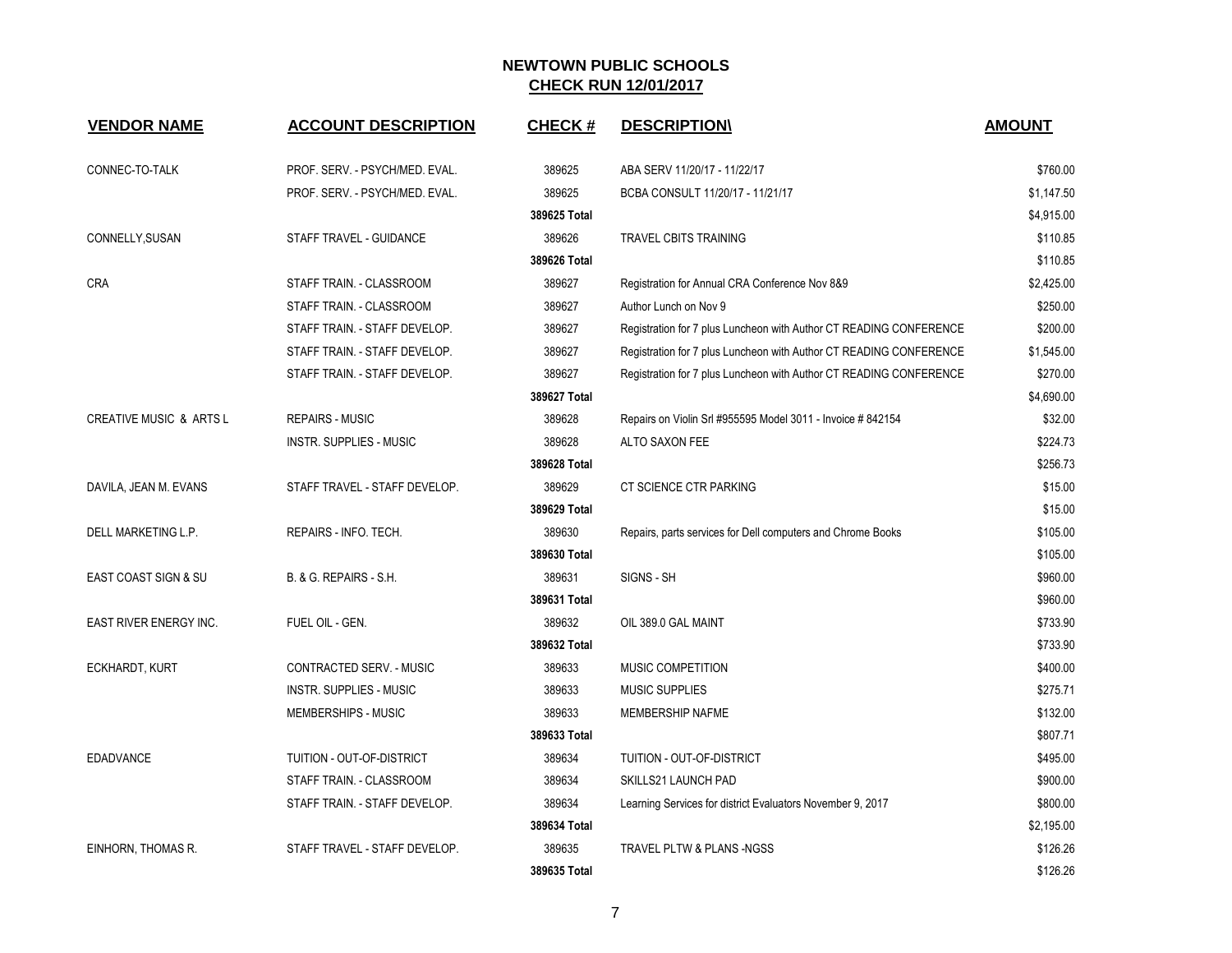| <b>VENDOR NAME</b>           | <b>ACCOUNT DESCRIPTION</b>       | <b>CHECK#</b> | <b>DESCRIPTION\</b>                         | <b>AMOUNT</b> |
|------------------------------|----------------------------------|---------------|---------------------------------------------|---------------|
| EVERSOURCE (ELEC-BOE)        | ELECTRICITY - H.                 | 389636        | ELEC 51084633023 29600.00 KWH               | \$4,636.80    |
|                              | ELECTRICITY - S.H.               | 389636        | ELEC 51466947041 34,176.0 KWH               | \$9,318.91    |
|                              | ELECTRICITY - M.G.               | 389636        | ELEC 51171733009 19280.00 KWH               | \$2,795.26    |
|                              | ELECTRICITY - HOM.               | 389636        | ELEC 51844633024 29,376.00 KWH              | \$8,068.32    |
|                              | ELECTRICITY - H.S.               | 389636        | ELEC 51223253097 20.00 KWH                  | \$45.88       |
|                              | ELECTRICITY - H.S.               | 389636        | ELEC 51318375011 3221.00 KWH                | \$398.09      |
|                              |                                  | 389636 Total  |                                             | \$25,263.26   |
| EVERSOURCE (GAS-BOE)         | PROPANE & NATURAL GAS - S.H.     | 389637        | GAS 57914087044 3582.00 CCF                 | \$3,270.80    |
|                              | PROPANE & NATURAL GAS - M.G.     | 389637        | GAS 57511457020 2891.60 CCF                 | \$2,590.44    |
|                              | PROPANE & NATURAL GAS - H.S.     | 389637        | GAS 57379855042 361.70 CCF                  | \$432.16      |
|                              |                                  | 389637 Total  |                                             | \$6,293.40    |
| <b>FAIR AUTO SUPPLY</b>      | <b>REPAIRS - MAINT.</b>          | 389638        | MAINT VEHICLE REPAIR PARTS                  | \$19.24       |
|                              | <b>REPAIRS - MAINT.</b>          | 389638        | <b>MAINT VEHICLE REPAIR PARTS</b>           | \$9.78        |
|                              | <b>REPAIRS - MAINT.</b>          | 389638        | <b>MAINT VEHICLE REPAIR PARTS</b>           | \$15.58       |
|                              | <b>REPAIRS - MAINT.</b>          | 389638        | <b>MAINT VEHICLE REPAIR PARTS</b>           | \$317.32      |
|                              | REPAIRS - MAINT.                 | 389638        | <b>MAINT VEHICLE REPAIR PARTS</b>           | (\$188.32)    |
|                              |                                  | 389638 Total  |                                             | \$173.60      |
| FEINSTERN, LAURA             | OTHER SUPPLIES - STAFF DEVELOP.  | 389639        | <b>TEXTBOOK FOR CRA CONF</b>                | \$29.95       |
|                              |                                  | 389639 Total  |                                             | \$29.95       |
| FITCH, RITA V.               | CONTRACTED SERV. - SP/HEAR.      | 389640        | BI LINGUAL SPEECH AND LANGUAGE EVAL         | \$937.50      |
|                              |                                  | 389640 Total  |                                             | \$937.50      |
| FOLLETT SCHOOL SOLUTIONS     | <b>SUPPLIES - LIBRARY</b>        | 389641        | for books needed throughout the school year | \$271.44      |
|                              | SUPPLIES - LIBRARY               | 389641        | for books needed throughout the school year | \$7.53        |
|                              | SUPPLIES - LIBRARY               | 389641        | Library Supplies-see attached               | \$1,383.42    |
|                              | <b>SUPPLIES - LIBRARY</b>        | 389641        | Library Supplies-see attached               | \$447.92      |
|                              |                                  | 389641 Total  |                                             | \$2,110.31    |
| FONOVIC, JESSICA             | <b>INSTR. SUPPLIES - SCIENCE</b> | 389642        | <b>SCIENCE SUPPLIES</b>                     | \$50.45       |
|                              |                                  | 389642 Total  |                                             | \$50.45       |
| <b>GENGRAS CENTER SCHOOL</b> | TUITION - OUT-OF-DISTRICT        | 389643        | TUITION - OUT-OF-DISTRICT                   | \$5,965.00    |
|                              | TUITION - OUT-OF-DISTRICT        | 389643        | TUITION - OUT-OF-DISTRICT                   | \$3,445.00    |
|                              |                                  | 389643 Total  |                                             | \$9,410.00    |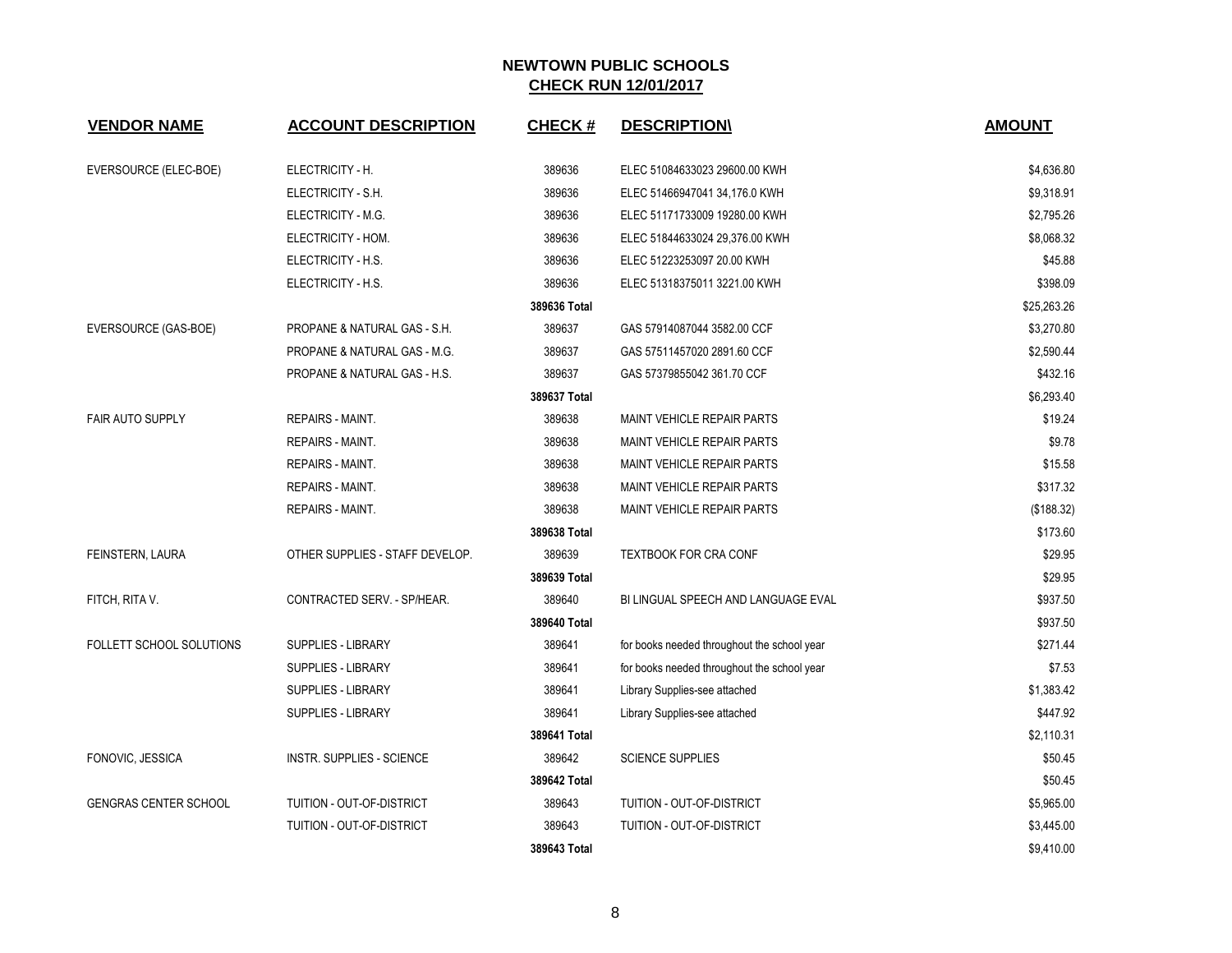| <b>VENDOR NAME</b>           | <b>ACCOUNT DESCRIPTION</b>          | <b>CHECK#</b> | <b>DESCRIPTION</b>                                        | <b>AMOUNT</b> |
|------------------------------|-------------------------------------|---------------|-----------------------------------------------------------|---------------|
| <b>GLOBAL MECHANICAL LLC</b> | <b>B&amp;G CONTRACTED SERV.</b>     | 389644        | HVAC PREV MAINT CONTRACT - HAWL/SH/MG/NMS                 | \$10,000.00   |
|                              | <b>B&amp;G CONTRACTED SERV.</b>     | 389644        | HVAC PREV MAINT CONTRACT - RIS                            | \$17,500.00   |
|                              | <b>B&amp;G CONTRACTED SERV.</b>     | 389644        | HVAC PREV MAINT CONTRACT - HOM                            | \$7,000.00    |
|                              | <b>B&amp;G CONTRACTED SERV.</b>     | 389644        | HVAC PREV MAINT CONTRACT - NHS                            | \$29,500.00   |
|                              |                                     | 389644 Total  |                                                           | \$64,000.00   |
| GOLDIE AND LIBRO MUSIC CE    | <b>REPAIRS - MUSIC</b>              | 389645        | <b>INSTRUMENT REPAIRS</b>                                 | \$234.00      |
|                              |                                     | 389645 Total  |                                                           | \$234.00      |
| GOMBOS, KATHLEEN             | STAFF TRAVEL - ADMIN.               | 389646        | <b>TRAVEL CT READ CONF</b>                                | \$102.72      |
|                              |                                     | 389646 Total  |                                                           | \$102.72      |
| <b>GRAINGER</b>              | <b>B&amp;G SUPPLIES - MAINT.</b>    | 389647        | EXTENSION LADDER 8FT - MAINT SUPPLIES                     | \$336.60      |
|                              |                                     | 389647 Total  |                                                           | \$336.60      |
| <b>GREER, CATHY</b>          | <b>B&amp;G SUPPLIES - CUSTODIAL</b> | 389648        | SHOES (80674)                                             | \$122.30      |
|                              |                                     | 389648 Total  |                                                           | \$122.30      |
| HINE BROTHERS                | EQUIPMENT - MAINTENANCE             | 389649        | PLOW FOR NEW TRUCK - NT60                                 | \$6,466.17    |
|                              |                                     | 389649 Total  |                                                           | \$6,466.17    |
| HOMETOWN TOOL LLC            | <b>B&amp;G SUPPLIES - CUSTODIAL</b> | 389650        | CUSTODIAN UNIFORM (2017-2018)                             | \$249.93      |
|                              |                                     | 389650 Total  |                                                           | \$249.93      |
| HOYT, MICHAEL J.             | <b>B&amp;G SUPPLIES - CUSTODIAL</b> | 389651        | SHOES (80674)                                             | \$95.17       |
|                              |                                     | 389651 Total  |                                                           | \$95.17       |
| HUGH'S MECHANICAL EQUIPMENT  | PROF. SERV. - B. & G.               | 389652        | UNDERGROUND TANK INSPECTIONS                              | \$1,350.00    |
|                              |                                     | 389652 Total  |                                                           | \$1,350.00    |
| <b>ITSAVVY LLC</b>           | REPAIRS - INFO. TECH.               | 389653        | APC Replacement battery Cartridge # 6HOM UPSQuote 3038338 | \$135.47      |
|                              |                                     | 389653 Total  |                                                           | \$135.47      |
| JC MUSIC, LLC                | <b>REPAIRS - MUSIC</b>              | 389654        | For repair of Band instruments during the school year     | \$45.00       |
|                              | <b>REPAIRS - MUSIC</b>              | 389654        | For repair of Band instruments during the school year     | \$129.00      |
|                              | <b>REPAIRS - MUSIC</b>              | 389654        | For repair of Band instruments during the school year     | \$115.00      |
|                              |                                     | 389654 Total  |                                                           | \$289.00      |
| <b>JUNIOR LIBRARY GUILD</b>  | <b>SUPPLIES - LIBRARY</b>           | 389655        | Supplies and books for Reed LMC for 2017-18 school year   | \$930.30      |
|                              |                                     | 389655 Total  |                                                           | \$930.30      |
| KAMCO SUPPLY CORP OF NEW     | <b>B&amp;G SUPPLIES - CUSTODIAL</b> | 389656        | <b>CEILING TILES - CUST SUPPLIES</b>                      | \$177.92      |
|                              |                                     | 389656 Total  |                                                           | \$177.92      |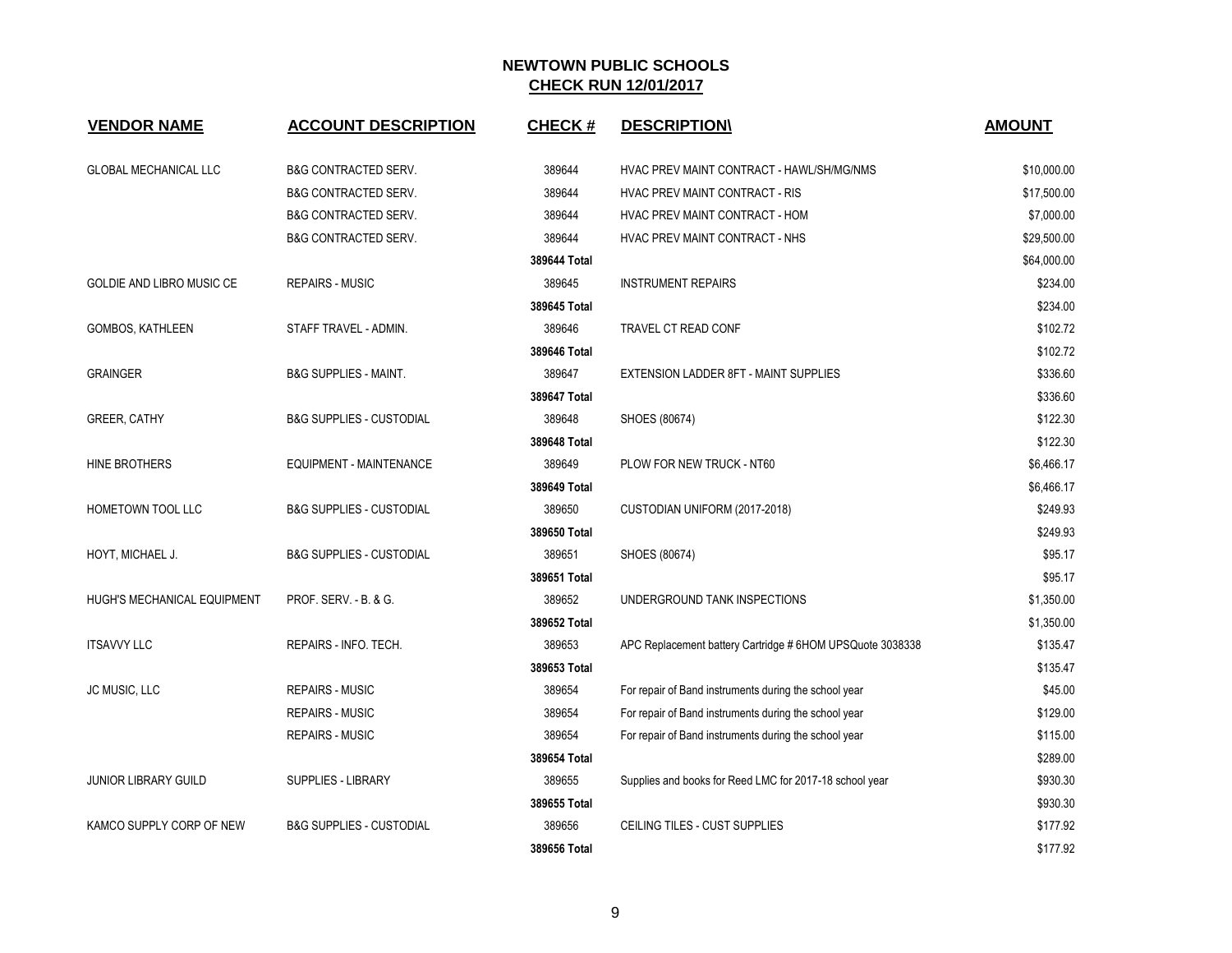| <b>VENDOR NAME</b>  | <b>ACCOUNT DESCRIPTION</b>       | <b>CHECK#</b> | <b>DESCRIPTION\</b>                                  | <b>AMOUNT</b> |
|---------------------|----------------------------------|---------------|------------------------------------------------------|---------------|
| KAZLAUSKAS VICTORIA | OTHER SUPPLIES - STAFF DEVELOP.  | 389657        | <b>ALARAN BOOK</b>                                   | \$30.00       |
|                     |                                  | 389657 Total  |                                                      | \$30.00       |
| KENNEDY, MARGARET   | OTHER SUPPLIES - STAFF DEVELOP.  | 389658        | AIRAN BOOK                                           | \$33.95       |
|                     |                                  | 389658 Total  |                                                      | \$33.95       |
| KOHN, PAMELA        | OTHER SUPPLIES - STAFF DEVELOP.  | 389659        | ALRAN BOOK                                           | \$24.95       |
|                     |                                  | 389659 Total  |                                                      | \$24.95       |
| KURTZ BROS          | <b>INSTR. SUPPLIES - ART</b>     | 389660        | Instructional supplies - Art CREC Marketplace        | \$234.98      |
|                     |                                  | 389660 Total  |                                                      | \$234.98      |
| LAND JET BUS LINES  | STUDENT TRAVEL - MUSIC           | 389661        | METLIFE STADIUM                                      | \$4,185.00    |
|                     |                                  | 389661 Total  |                                                      | \$4,185.00    |
| MASON W.B. INC.     | <b>INSTR. SUPPLIES - ART</b>     | 389662        | Classroom supplies - Art CREC Marketplace C2542219-P | \$48.28       |
|                     | <b>INSTR. SUPPLIES - ART</b>     | 389662        | Classroom supplies - Art CREC Marketplace C2542219-P | \$204.41      |
|                     | <b>INSTR. SUPPLIES - ART</b>     | 389662        | Classroom supplies - Art CREC Marketplace C2542219-P | \$32.73       |
|                     | <b>INSTR. SUPPLIES - ART</b>     | 389662        | Classroom supplies - Art CREC Marketplace C2542219-P | \$32.73       |
|                     | <b>INSTR. SUPPLIES - ART</b>     | 389662        | Classroom supplies - Art CREC Marketplace C2542219-P | (\$32.73)     |
|                     | <b>INSTR. SUPPLIES - ART</b>     | 389662        | Classroom supplies - Art CREC Marketplace C2542219-P | (\$32.73)     |
|                     | <b>INSTR. SUPPLIES - ART</b>     | 389662        | Classroom supplies - Art CREC Marketplace C2542219-P | \$32.73       |
|                     | OFF. SUPPLIES - BUS. SERV.       | 389662        | <b>WATER 2017/18</b>                                 | \$24.95       |
|                     | OFF. SUPPLIES - BUS. SERV.       | 389662        | <b>SUPPLIES 2017/18</b>                              | (\$1.75)      |
|                     | OFF. SUPPLIES - BUS. SERV.       | 389662        | <b>SUPPLIES 2017/18</b>                              | \$87.97       |
|                     | OFF. SUPPLIES - BUS. SERV.       | 389662        | <b>SUPPLIES 2017/18</b>                              | \$1.75        |
|                     | OFF. SUPPLIES - BUS. SERV.       | 389662        | <b>WATER 2017/18</b>                                 | \$24.95       |
|                     | OFF. SUPPLIES - BUS. SERV.       | 389662        | <b>SUPPLIES 2017/18</b>                              | \$32.73       |
|                     | INSTR. SUPPLIES - CLASSROOM      | 389662        | Marble notebooks & tagboard                          | \$38.80       |
|                     | INSTR. SUPPLIES - CLASSROOM      | 389662        | Marble notebooks & tagboard                          | \$120.55      |
|                     | INSTR. SUPPLIES - CLASSROOM      | 389662        | Marble notebooks & tagboard                          | \$119.21      |
|                     | INSTR. SUPPLIES - CLASSROOM      | 389662        | Marble notebooks & tagboard                          | \$15.52       |
|                     | INSTR. SUPPLIES - CLASSROOM      | 389662        | Marble notebooks & tagboard                          | \$23.28       |
|                     | INSTR. SUPPLIES - WORLD LANG.    | 389662        | COMP BOOKS, SCOTCH TAPE REFILLS                      | \$15.60       |
|                     | <b>B&amp;G SUPPLIES - ADMIN.</b> | 389662        | FAX MACHINE CARTRIDGE - MAINT DEPT.                  | \$68.99       |
|                     | INSTR. SUPPLIES - SCIENCE        | 389662        | 22 x 28 white poster board 50 sheets total           | \$18.56       |
|                     | OTHER SUPPLIES - STAFF DEVELOP.  | 389662        | 4 Four cases 16.9 oz bottles of water                | \$24.76       |
|                     |                                  |               |                                                      |               |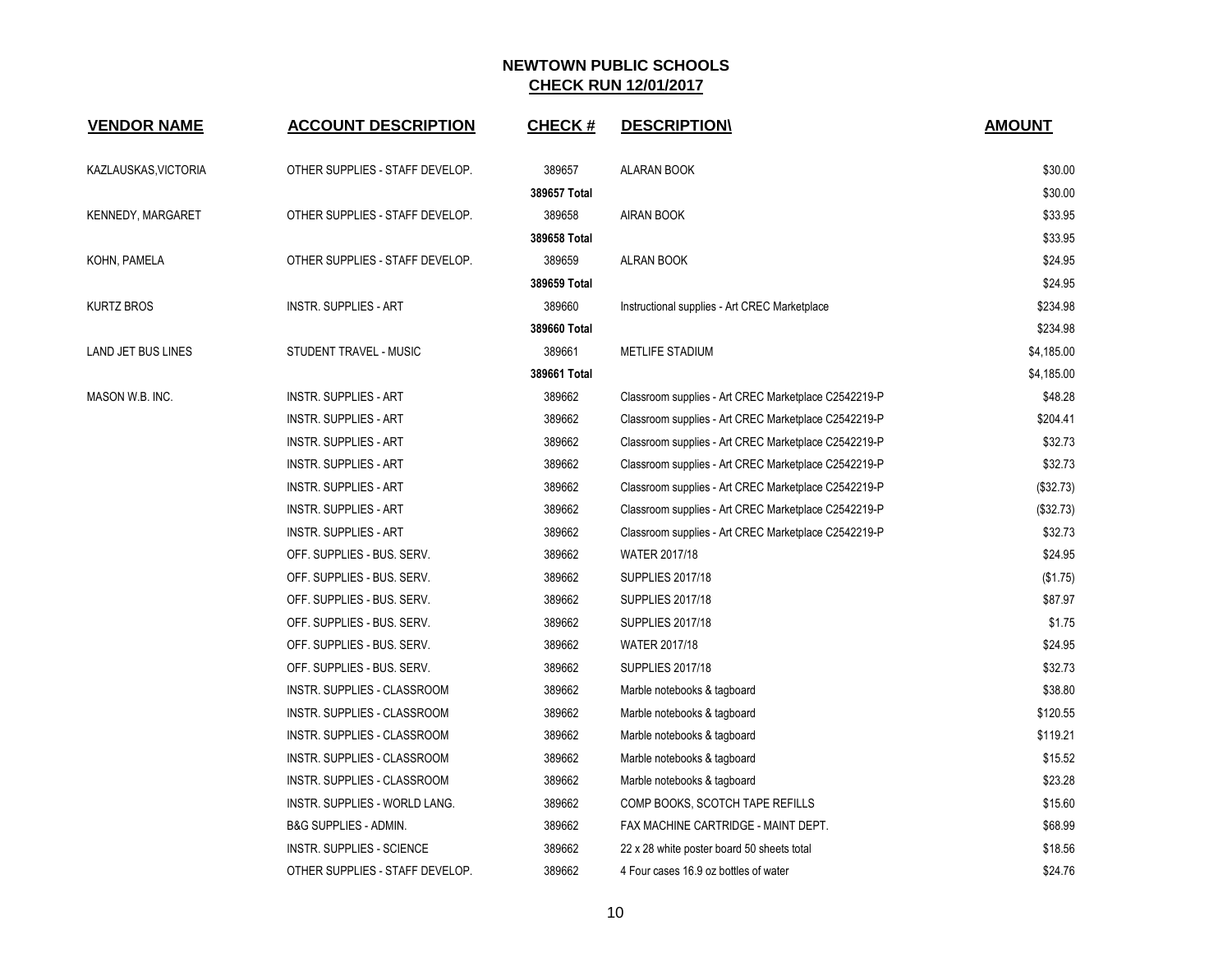| <b>VENDOR NAME</b>        | <b>ACCOUNT DESCRIPTION</b>          | <b>CHECK#</b> | <b>DESCRIPTION</b>                                           | <b>AMOUNT</b> |
|---------------------------|-------------------------------------|---------------|--------------------------------------------------------------|---------------|
|                           |                                     |               |                                                              |               |
| MASON W.B. INC.           | INSTR. SUPPLIES - SCIENCE           | 389662        | Sheet protectors, id badge holders, laminating pouches       | \$60.92       |
|                           | INSTR. SUPPLIES - CLASSROOM         | 389662        | CLOROX Disinfecting Wipes, Fresh Lavender, 75 wipes/canister | \$30.99       |
|                           | <b>INSTR. SUPPLIES - SCIENCE</b>    | 389662        | VERBATIM SLIMLINE DVD FOR USE WITH NEW DEPT LAPTOPS          | \$99.98       |
|                           | OFF. SUPPLIES - ADMIN.              | 389662        | Paper and other classroom items, social studies portion.     | \$152.45      |
|                           | <b>INSTR. SUPPLIES - CLASSROOM</b>  | 389662        | Copy Paper - no shipping                                     | \$439.00      |
|                           |                                     | 389662 Total  |                                                              | \$1,684.63    |
| MAURO, KATIE              | OTHER SUPPLIES - STAFF DEVELOP.     | 389663        | <b>BOOK FOR CRA CONF</b>                                     | \$49.90       |
|                           |                                     | 389663 Total  |                                                              | \$49.90       |
| MCARTHUR, CYNTHIA         | OTHER SUPPLIES - STAFF DEVELOP.     | 389664        | <b>ALRAN BOOK</b>                                            | \$54.90       |
|                           |                                     | 389664 Total  |                                                              | \$54.90       |
| MCKENNEY MECHANICAL CONTR | B. & G. REPAIRS - H.S.              | 389665        | POWER FLAME BURNER #2 REPAIRS - NHS                          | \$924.14      |
|                           |                                     | 389665 Total  |                                                              | \$924.14      |
| <b>MEMOLI, MATT</b>       | CONTRACTED SERV. - SPORTS           | 389666        | <b>VZW JETPACK</b>                                           | \$78.00       |
|                           |                                     | 389666 Total  |                                                              | \$78.00       |
| <b>MITCHELL</b>           | FUEL FOR VEHICLES - TRANS.          | 389667        | GAS PROPANE 800.1                                            | \$872.11      |
|                           | FUEL FOR VEHICLES - TRANS.          | 389667        | GAS PROPANE 1000.0                                           | \$1,090.00    |
|                           | FUEL FOR VEHICLES - TRANS.          | 389667        | GAS PROPANE 800.0                                            | \$872.00      |
|                           |                                     | 389667 Total  |                                                              | \$2,834.11    |
| MOORE MEDICAL LLC         | <b>B&amp;G SUPPLIES - CUSTODIAL</b> | 389668        | NON LATEX GLOVES - CUST SUPPLIES                             | \$1,003.20    |
|                           |                                     | 389668 Total  |                                                              | \$1,003.20    |
| MULSKI, THERESA A.        | STAFF TRAVEL - ELEM.                | 389669        | TRAVEL 09/18/17 - 10/27/17                                   | \$34.78       |
|                           |                                     | 389669 Total  |                                                              | \$34.78       |
| NCS PEARSON INC.          | INSTR. SUPPLIES - SP/HEAR.          | 389670        | RECORD FORMS OPUS 0158009606                                 | \$175.00      |
|                           | <b>INSTR. SUPPLIES - SP/HEAR.</b>   | 389670        | <b>SHIPPING</b>                                              | \$10.50       |
|                           | INSTR. SUPPLIES - PSYCH.            | 389670        | WISC-V RECORD FORMS 0158978498                               | \$263.90      |
|                           | <b>INSTR. SUPPLIES - PSYCH.</b>     | 389670        | WISC V RESPONSE BOOKLET 1 0158978501                         | \$256.50      |
|                           | INSTR. SUPPLIES - PSYCH.            | 389670        | <b>SHIPPING</b>                                              | \$26.03       |
|                           |                                     | 389670 Total  |                                                              | \$731.93      |
| <b>NEWTOWN GREENERY</b>   | INSTR. SUPPLIES - CLASSROOM         | 389671        | FLOWERS VETERAN S DAY                                        | \$160.00      |
|                           |                                     | 389671 Total  |                                                              | \$160.00      |
| NORTHWEST VILLAGE SCHOOL  | TUITION - OUT-OF-DISTRICT           | 389672        | TUITION - OUT-OF-DISTRICT                                    | \$6,711.60    |
|                           |                                     | 389672 Total  |                                                              | \$6,711.60    |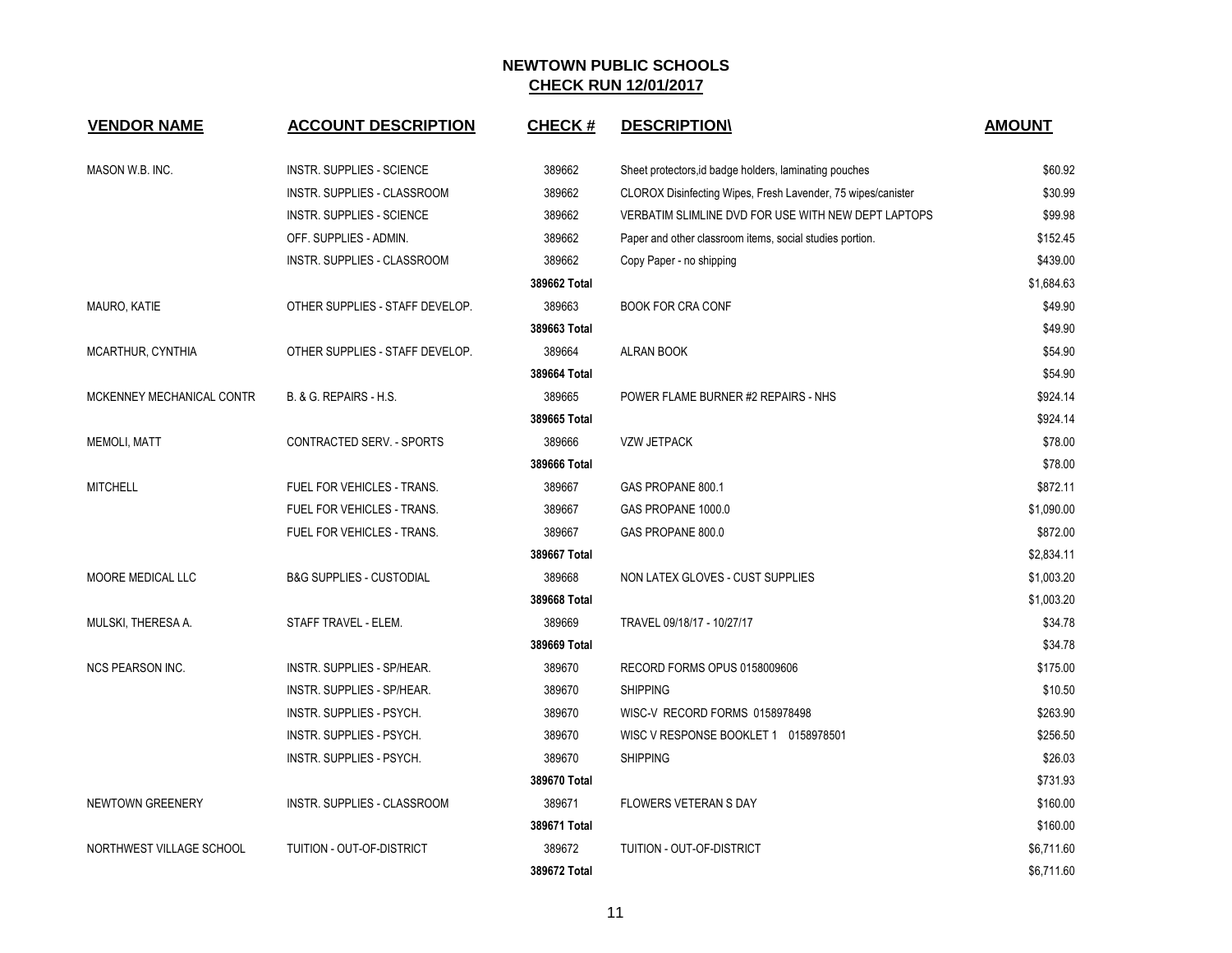| <b>VENDOR NAME</b>          | <b>ACCOUNT DESCRIPTION</b>       | <b>CHECK#</b> | <b>DESCRIPTION\</b>                                             | <b>AMOUNT</b> |
|-----------------------------|----------------------------------|---------------|-----------------------------------------------------------------|---------------|
| ON-SITE SHREDDING           | OFF. SUPPLIES - ADMIN.           | 389673        | Shredding Services for 2017/18 school year.                     | \$25.00       |
|                             | OFF. SUPPLIES - ADMIN.           | 389673        | Shredding Services for 2017/18 school year.                     | \$30.00       |
|                             | INSTR. SUPPLIES - CLASSROOM      | 389673        | Shredding Services for 2017/18 school year.                     | \$25.00       |
|                             | INSTR. SUPPLIES - CLASSROOM      | 389673        | Shredding Services for 2017/18 school year.                     | \$30.00       |
|                             |                                  | 389673 Total  |                                                                 | \$110.00      |
| ONYX ASSET SERVICES GROUP   | ELECTRICITY - RIS.               | 389674        | ELEC 90,307.28 KWH RIS                                          | \$5,409.41    |
|                             |                                  | 389674 Total  |                                                                 | \$5,409.41    |
| OTIS ELEVATOR COMPANY       | <b>B&amp;G CONTRACTED SERV.</b>  | 389675        | ELEVATOR SVC CONTRACT - HAWL/RIS 2017-2018                      | \$292.53      |
|                             |                                  | 389675 Total  |                                                                 | \$292.53      |
| PEPPER J.W. & SON IN        | INSTR. SUPPLIES - MUSIC          | 389676        | Chariots Comin CD - 1827336                                     | \$27.99       |
|                             | <b>INSTR. SUPPLIES - MUSIC</b>   | 389676        | Shipping and Handling                                           | \$8.99        |
|                             | <b>INSTR. SUPPLIES - MUSIC</b>   | 389676        | Jazz ensemble, Item 24844, UPC 03081274324, publisher ID 24844. | \$48.00       |
|                             | <b>INSTR. SUPPLIES - MUSIC</b>   | 389676        | shipping charge                                                 | \$8.99        |
|                             |                                  | 389676 Total  |                                                                 | \$93.97       |
| PETTY CASH - HAW            | OFF. SUPPLIES - ADMIN.           | 389677        | PETTY CASH                                                      | \$97.44       |
|                             |                                  | 389677 Total  |                                                                 | \$97.44       |
| PRO-ED                      | INSTR. SUPPLIES - SP. ED. PREK-8 | 389678        | YCAT EXAMINE RESPONSE FORMS                                     | \$74.00       |
|                             | INSTR. SUPPLIES - SP. ED. PREK-8 | 389678        | <b>SHIPPING</b>                                                 | \$7.00        |
|                             |                                  | 389678 Total  |                                                                 | \$81.00       |
| <b>PSUG EVENTS</b>          | STAFF TRAIN. - CLASSROOM         | 389679        | REGISTRATION TO POWERSCHOOL TRAINING                            | \$399.00      |
|                             |                                  | 389679 Total  |                                                                 | \$399.00      |
| RAQUEL, SONIA L             | STAFF TRAVEL - PUPIL SERV.       | 389680        | TRAVEL OCT 2017                                                 | \$184.47      |
|                             | STAFF TRAVEL - PUPIL SERV.       | 389680        | TRAVEL SEPT 2017                                                | \$150.12      |
|                             |                                  | 389680 Total  |                                                                 | \$334.59      |
| <b>REGIONAL SCHOOL DIST</b> | TUITION - OUT-OF-DISTRICT        | 389681        | TUITION - OUT-OF-DISTRICT                                       | \$25,080.00   |
|                             |                                  | 389681 Total  |                                                                 | \$25,080.00   |
| <b>PRIVATE</b>              | TUITION - OUT-OF-DISTRICT        | 389682        | TUITION - OUT-OF-DISTRICT                                       | \$600.00      |
|                             |                                  | 389682 Total  |                                                                 | \$600.00      |
| <b>SCALLON, NANCY</b>       | OTHER SUPPLIES - STAFF DEVELOP.  | 389683        | <b>BOOK FOR CRA CONF</b>                                        | \$29.95       |
|                             |                                  | 389683 Total  |                                                                 | \$29.95       |
| <b>SCHOOL SPECIALTY</b>     | INSTR. SUPPLIES - CLASSROOM      | 389684        | Office Supplies - pens, book rings, crafts                      | \$67.69       |
|                             | INSTR. SUPPLIES - CLASSROOM      | 389684        | For classroom items needed throughout the year.                 | \$285.39      |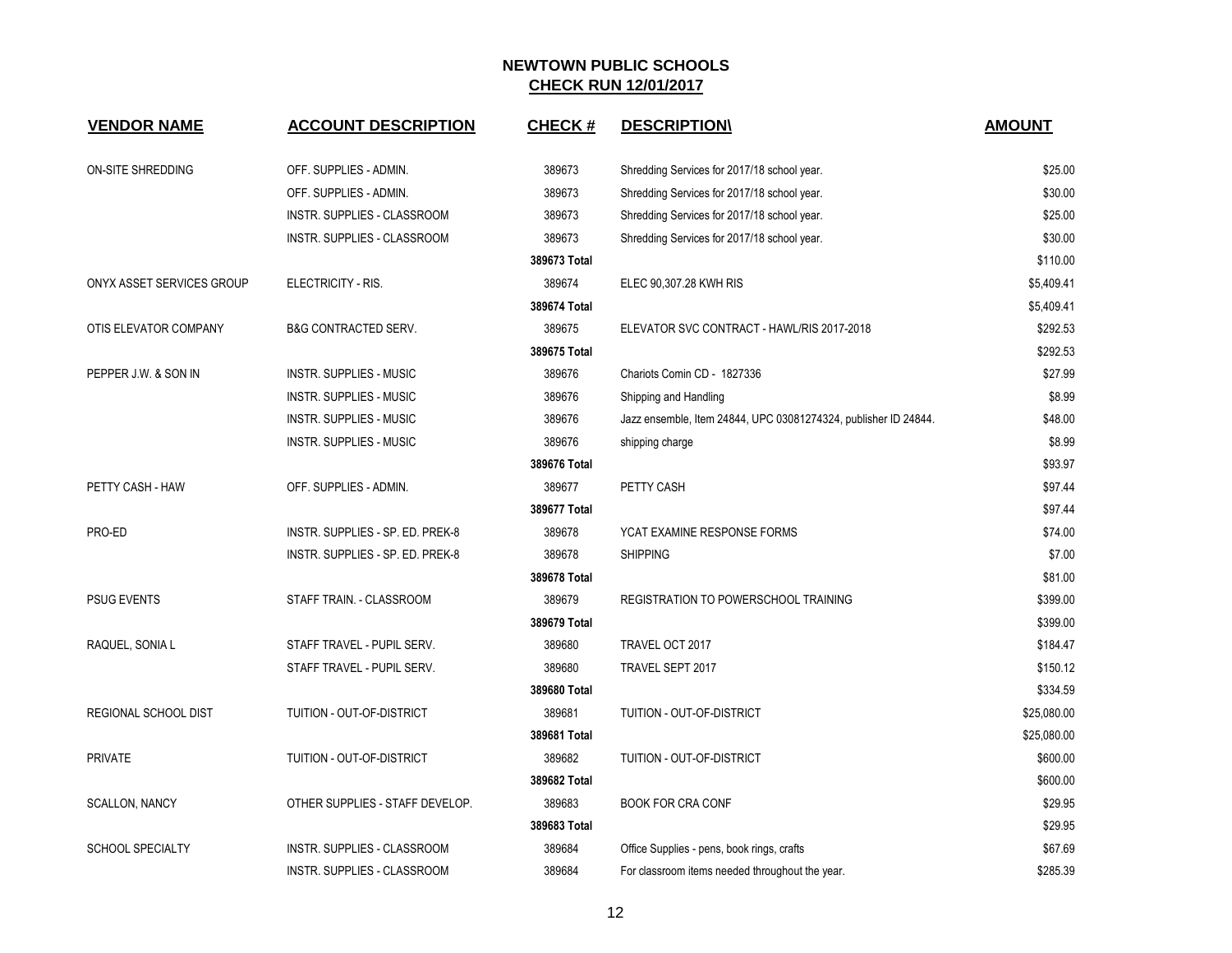| <b>VENDOR NAME</b>      | <b>ACCOUNT DESCRIPTION</b>       | <b>CHECK#</b> | <b>DESCRIPTION</b>                                  | <b>AMOUNT</b> |
|-------------------------|----------------------------------|---------------|-----------------------------------------------------|---------------|
| <b>SCHOOL SPECIALTY</b> | INSTR. SUPPLIES - CLASSROOM      | 389684        |                                                     | \$160.12      |
|                         | INSTR. SUPPLIES - CLASSROOM      | 389684        | K-4 Reading Supplies, Office Supplies               | \$168.64      |
|                         |                                  | 389684 Total  | K-4 Reading Supplies, Office Supplies               | \$681.84      |
| SHAR PRODUCTS CO.       | <b>REPAIRS - MUSIC</b>           | 389685        | Music repairs - see attached                        | \$285.00      |
|                         | <b>REPAIRS - MUSIC</b>           | 389685        | Shipping                                            | \$12.00       |
|                         |                                  | 389685 Total  |                                                     | \$297.00      |
| SHEFFIELD POTTERY IN    | <b>INSTR. SUPPLIES - ART</b>     | 389686        | New England White No Talc Low-Fire Earthenware Clay | \$120.80      |
|                         |                                  | 389686 Total  |                                                     | \$120.80      |
| SMITH, RACHEL           | INSTR. SUPPLIES - COMPUTER ED.   | 389687        | <b>COMPUTER SUPPLIES</b>                            | \$89.81       |
|                         |                                  | 389687 Total  |                                                     | \$89.81       |
| ST. CATHERINE ACADEMY   | TUITION - OUT-OF-DISTRICT        | 389688        | TUITION - OUT-OF-DISTRICT                           | \$14,000.00   |
|                         |                                  | 389688 Total  |                                                     | \$14,000.00   |
| STONY HILL HARDWARE     | <b>INSTR. SUPPLIES - MUSIC</b>   | 389689        | <b>TRASH CANS</b>                                   | \$152.91      |
|                         |                                  | 389689 Total  |                                                     | \$152.91      |
| STRAIT, SARA            | OTHER SUPPLIES - STAFF DEVELOP.  | 389690        | <b>BOOK FOR CONF</b>                                | \$24.95       |
|                         |                                  | 389690 Total  |                                                     | \$24.95       |
| <b>SUPPLYWORKS</b>      | <b>B&amp;G SUPPLIES - MAINT.</b> | 389691        | LAV FAUCETS - MAINT SUPPLIES                        | \$502.15      |
|                         |                                  | 389691 Total  |                                                     | \$502.15      |
| TAX COLLECTOR NEWTOWN   | SEWER OPERATION & MAINT.         | 389692        | SEWER USE M/S                                       | \$1,238.49    |
|                         |                                  | 389692 Total  |                                                     | \$1,238.49    |
| TAX COLLECTOR NEWTOWN   | SEWER OPERATION & MAINT.         | 389693        | SEWER USE S/H                                       | \$1,381.10    |
|                         |                                  | 389693 Total  |                                                     | \$1,381.10    |
| <b>TORRCO</b>           | <b>EMERGENCY REPAIRS - M.S.</b>  | 389694        | DOMESTIC HOT WATER REPAIRS - NMS                    | (\$161.35)    |
|                         | <b>EMERGENCY REPAIRS - M.S.</b>  | 389694        | DOMESTIC HOT WATER REPAIRS - NMS                    | \$843.13      |
|                         | <b>B&amp;G SUPPLIES - MAINT.</b> | 389694        | FAUCET STEMS, CLAMPS, SEALS - PLUMBING SUPPLIES     | \$93.01       |
|                         | <b>B&amp;G SUPPLIES - MAINT.</b> | 389694        | FAUCET STEMS, CLAMPS, SEALS - PLUMBING SUPPLIES     | \$76.53       |
|                         | <b>B&amp;G SUPPLIES - MAINT.</b> | 389694        | FAUCET STEMS, CLAMPS, SEALS - PLUMBING SUPPLIES     | \$211.76      |
|                         |                                  | 389694 Total  |                                                     | \$1,063.08    |
| TRANS-CLEAN CORP.       | <b>B&amp;G CONTRACTED SERV.</b>  | 389695        | KITCHEN EXHAUST HOOD CLEANING - ALL SCHOOLS         | \$4,040.00    |
|                         | <b>B&amp;G CONTRACTED SERV.</b>  | 389695        | FIELDHOUSE KITCHEN EXHAUST SYSTEM CLEANING - NHS    | \$420.00      |
|                         |                                  | 389695 Total  |                                                     | \$4,460.00    |